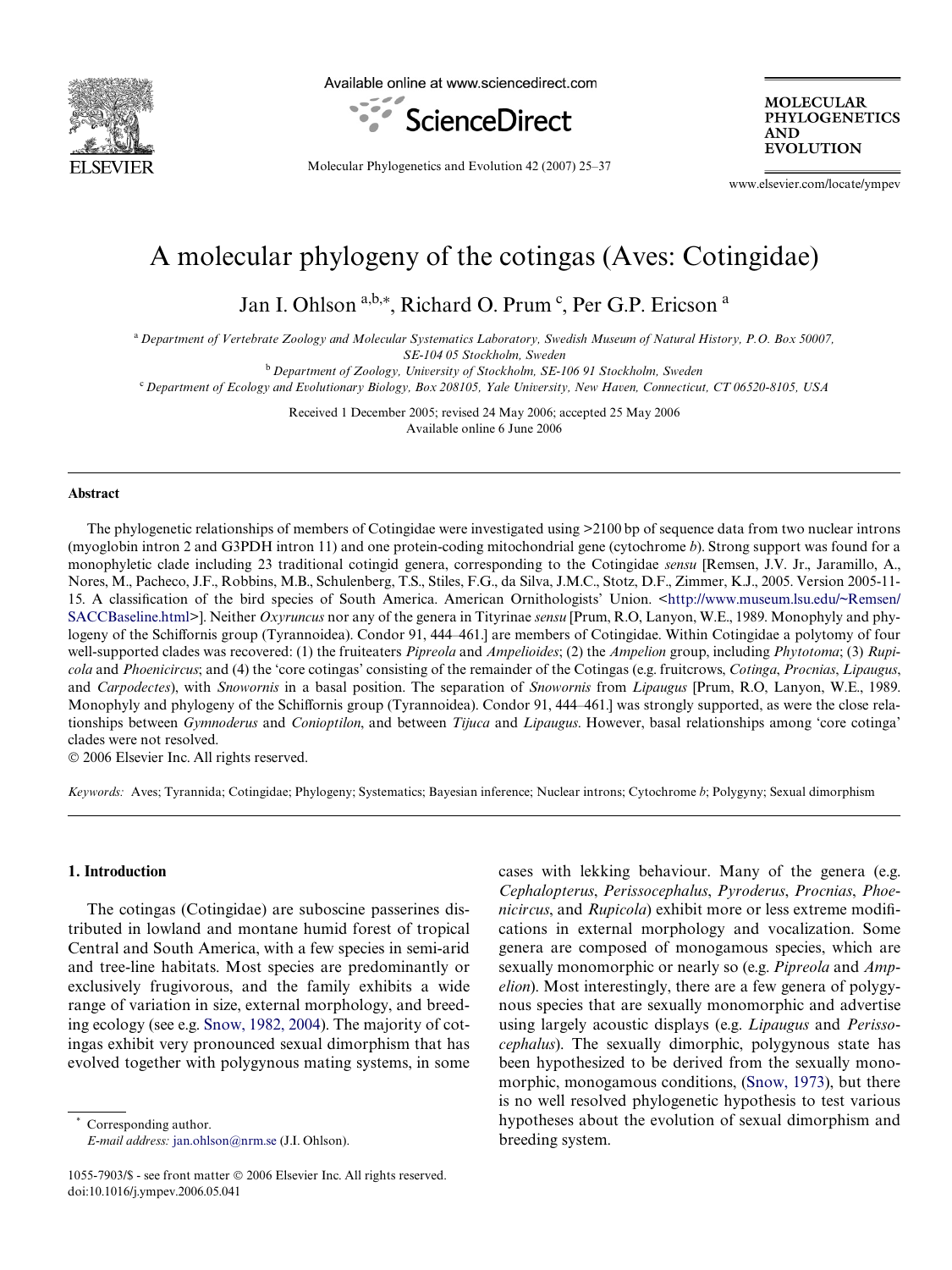The cotingas are members of the Tyrannida clade *sensu* [Ericson et al. \(2003\)](#page-11-0) ( $=T$ vrannoidea of [Sibley and Ahl](#page-12-2)[quist, 1985; Prum, 1990](#page-12-2)) of the New World suboscines. The compositional limits of the three traditional families (Tyrannidae, Cotingidae, and Pipridae) of the Tyrannida have been difficult to resolve [\(Prum, 1990\)](#page-11-1). Several recent studies have supported the monophyly of a restricted cotingid clade, diagnosed by the possession of the derived insertion of the syringeal muscle musculus tracheolateralis on the lateral A1/B1 membrane, a piprid clade, and a tyrannid clade [\(Prum et al., 2000; Johansson et al., 2002; Chesser,](#page-11-2) [2004; Ericson et al., in press](#page-11-2)). Further, a number of studies have now supported the monophyly of an eclectic clade composed of the *Schiffornis* group of [Prum and Lanyon](#page-11-3) [\(1989\)](#page-11-3) plus *Tityra* ([Sibley and Ahlquist, 1990; Prum et al.,](#page-12-3) [2000; Johansson et al., 2002; Chesser, 2004; Ericson et al., in](#page-12-3) [press](#page-12-3)). [Prum et al. \(2000\)](#page-11-2) recommended that this clade, including former genera of cotingids, piprids, and tyrannids, be recognized as the Tityrinae, a subfamily of Cotingidae. Most recently, however, [Ericson et al. \(in press\)](#page-11-4) strongly supported the placement of this clade as sister to the monophyletic tyrannids (plus *Piprites*), and recommended that it be recognized as Tityridae and that treatment is followed herein. Their data suggest the inclusion of *Oxyruncus* in this family, which is further supported by both syringeal synapomorphies [\(Prum and Lanyon, 1989\)](#page-11-3) and allozyme distances [\(Lanyon, 1985](#page-11-5)).

The relationships within the Cotingidae are also poorly understood. Most cotingid genera are very distinctive in external appearance, to a degree that has made it difficult to draw any conclusions on their interrelationships and the several 'natural' groups that have been proposed in tradi-tional classifications (e.g. [Snow, 1973](#page-12-1)) are mostly based on rather scanty morphological and behavioural evidence that need to be evaluated phylogenetically with other types of data. A large proportion of the genera are monotypic (10 out of 24 in the classification of [Prum and Lanyon \(1989\)\)](#page-11-3) and most of the polytypic genera consist of a small number of taxa. [Prum \(1990\)](#page-11-1) conducted a cladistic analysis of 12 morphological characters (e.g. internal syringeal cartilages, musculus obliquus ventralis, enlargement of the femoral artery and insertion of musculus tracheolateralis on the A1/ B1 membrane of the syrinx) that supported a monophyletic Cotingidae, but did not resolve relationships among genera.

The only attempt to address the phylogeny within the cotingas with molecular sequence data is the preliminary study by [Prum et al. \(2000\).](#page-11-2) This study included a short fragment of cytochrome *b* (ca. 350 bp) for 32 species in 26 genera, and parsimony bootstrap support was generally low. Only a few cotingas have been included in broader studies of passerine phylogeny (e.g. [Johansson et al., 2002;](#page-11-6) [Barker et al., 2004; Chesser, 2004; Ericson et al., in press](#page-11-6)).

The molecular study presented here includes representatives of the majority of cotingid genera (*sensu* [Remsen et al.,](#page-11-7) [2005\)](#page-11-7), six tityrid genera (*sensu* [Prum et al., 2000](#page-11-2)), and a sample of manakins, tyrannids, and tracheophone suboscines. We analyse sequence data from two nuclear introns (myoglobin intron-2 and G3PDH intron-11), and one mitochondrial protein-coding gene (cytochrome *b*) to investigate the relationships within the Cotingidae. The data address both the delimitation of a monophyletic Cotingidae and the phylogenetic relationships within the family. Our resulting phylogeny can provide a framework for investigating the evolution of morphology, breeding ecology, mating systems (e.g. lekking behaviour), sexual dimorphism, and other aspects of the biology of the Cotingidae.

# **2. Material and methods**

# *2.1. Taxon sampling*

Blood or tissue samples were obtained from representatives of 23 of the 24 genera of Cotingidae *sensu* [Remsen](#page-11-7) [et al. \(2005\)](#page-11-7) and 12 representatives from the other main lineages in Tyrannida ([Johansson et al., 2002; Chesser, 2004](#page-11-6)). The only cotingid genus lacking was *Carpornis*, for which no tissue samples were available to us. *Phibalura*, which is usually included in Cotingidae (but not so in [Remsen et al.](#page-11-7) [\(2005\)\)](#page-11-7) was unfortunately also unavailable to us. To evaluate the separation of *Snowornis* from *Lipaugus* [\(Prum et al.,](#page-11-2) [2000; Prum, 2001\)](#page-11-2), both members of *Snowornis* and two members of *Lipaugus sensu stricto* were included. The diverse genera *Cotinga* and *Pipreola* were represented by two species each. To evaluate the monophyly of Tityridae and their position in relation to Cotingidae, representatives of six of the seven proposed genera of Tityridae were included in the analysis. Two taxa from Furnariida, the sister group of Tyrannida ([Ericson et al., 2003; Irestedt et al.,](#page-11-0) [2002](#page-11-0)), were chosen as outgroup taxa. All the taxa, with sample identification and GenBank Accession Nos. are listed in [Table 1.](#page-2-0)

#### *2.2. Extraction, amplification, and sequencing*

Genomic DNA was extracted from tissue or blood with the QIAamp® Mini Kit (QIAGEN®), following the instructions from the manufacturer. The entire myoglobin  $\frac{1}{13}$  bp and 10 bp of the flanking exons 2 and 3, respectively), the entire G3PDH intron-11 and 999 bp of cytochrome *b* were amplified and sequenced using the primers listed in [Table 2](#page-3-0).

The thermocycling for myoglobin intron-2 and G3PDH intron-11 included an initial denaturation at 95 °C for 5 min, followed by 40 cycles of 95 °C for 40 s, 57– 59 °C for 40 s and 72 °C for 1 min and a final extension at 72 °C for 8 min. Cytochrome  $b$  was amplified with a step down program with an initial denaturation at 95 °C for 5 min, followed by 4 cycles of 95 °C for 40 s, 55–52 °C for 1 min and 72 °C for 1 min; 4 cycles of 95 °C for 40 s, 52– 50 °C for 1 min and 72 °C for 1 min and then 32 cycles of 95 °C for 40 s, 49–48 °C for 1 min and 72 °C for 1 min, and completed by a final extension of  $72^{\circ}$ C for 8 min. The cytochrome  $b$  sequences were amplified as one fragment to reduce the risk of obtaining nuclear copies.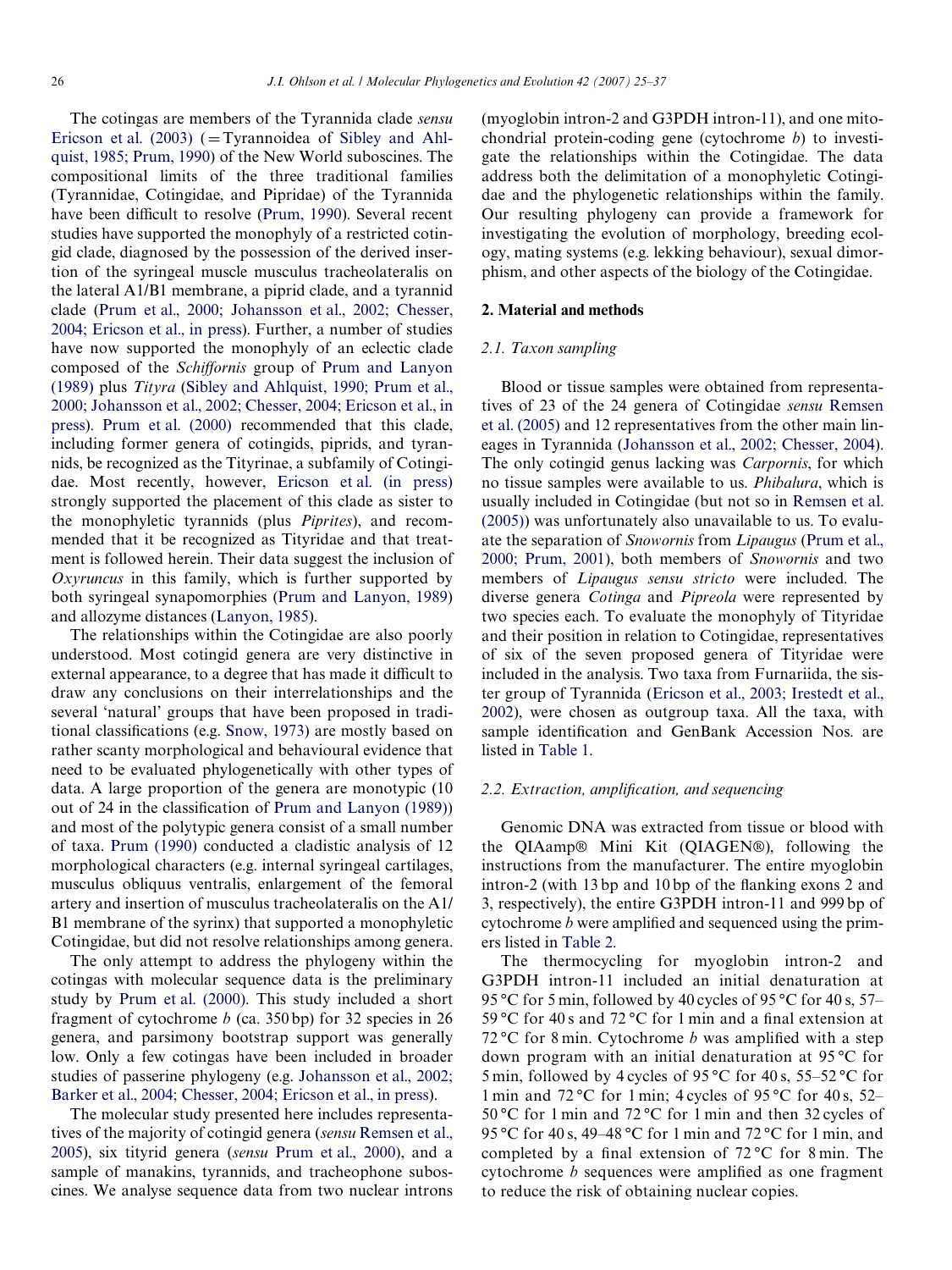<span id="page-2-0"></span>Table 1

Samples used in this study

| Species                       | Origin        | Sample Id.         | Cytochrome b          | Myoglobin             | G3PDH                 |
|-------------------------------|---------------|--------------------|-----------------------|-----------------------|-----------------------|
| Cotingidae                    |               |                    |                       |                       |                       |
| Ampelioides tschudii          | Ecuador       | <b>ZMUC 127031</b> | DQ470491              | DQ470543              | DQ470516              |
| Ampelion rubrocristata        | Peru          | <b>LSU B-7664</b>  | DQ470492              | DQ470544              | DQ470517              |
| Carpodectes hopkei            | Ecuador       | <b>ANSP 2381</b>   | DQ470493              | DQ470545              | DQ470518              |
| Cephalopterus ornatus         | Bolivia       | <b>LSU B-12300</b> | DO470494              | DO470547              | DO470519              |
| Conioptilon mcilhennyi        | Peru          | KU B-1416          | DQ470495              | DQ470546              | DQ470520              |
| Cotinga cayana                | Peru          | <b>LSU B-2653</b>  | DQ470496              | DQ470548              | DQ470521              |
| Cotinga maynana               | Peru          | <b>LSU B-4977</b>  | DQ470497              | DO470549              | DO470522              |
| Doliornis sclateri            | Peru          | LSU B-3562         | DQ470498              | DQ470550              | DQ470523              |
| Gymnoderus foetidus           | Bolivia       | <b>LSU B-9586</b>  | DQ470499              | DQ470551              | DQ470524              |
| Haematoderus militaris        | Guyana        | KU B-1348          | DQ470500              | DQ470552              | DQ470525              |
| Lipaugus fuscocinereus        | Ecuador       | <b>ANSP 5039</b>   | DQ470503              | DQ470555              | DQ470528              |
| Lipaugus unirufus             | Ecuador       | <b>ANSP 2399</b>   | DQ470505              | DQ470556              | DQ470529              |
| Perissocephalus tricolor      | Venezuela     | AMNH uncat.        | DO470506              | DO470557              | DO470531              |
| Phoenicircus nigricollis      | Peru          | <b>LSU B-2898</b>  | DQ470507              | DQ470558              | DQ470530              |
| Phytotoma rutila              | Bolivia       | ZMUC S466          | AF453822 <sup>3</sup> | AY338743 <sup>4</sup> | AY336581 <sup>4</sup> |
| Pipreola arcuata              | Peru          | <b>LSU B-7654</b>  | DQ470508              | DQ470559              | DQ470532              |
| Pipreola chlorolepidota       | Peru          | <b>LSU B-5435</b>  | DQ470509              | DQ470560              | DQ470533              |
| Porphyrolaema porphyrolaema   | Peru          | <b>ANSP 3226</b>   | DQ470510              | DQ470561              | DQ470534              |
| Procnias alba                 | Guyana        | <b>KU B-1244</b>   | DQ470511              | DQ470562              | DQ470535              |
| Pyroderus scutatus            | Paraguay      | <b>NRM 967030</b>  | AF453820 <sup>3</sup> | AY065786 <sup>2</sup> | AY336582 <sup>4</sup> |
| Querula purpurata             | Peru          | <b>LSU B-2785</b>  | DQ470512              | DQ470563              | DQ470536              |
| Rupicola rupicola             | Venezuela     | <b>LSU B-7575</b>  | DO470513              | DO470564              | DO470537              |
| Snowornis cryptolophus        | Ecuador       | <b>ANSP 4445</b>   | DQ470502              | DQ470565              | DQ470538              |
| Snowornis subalaris           | Ecuador       | <b>ANSP 4884</b>   | DQ470504              | DQ470566              | DQ470539              |
| Tijuca atra                   | <b>Brazil</b> | <b>ZMUC 128821</b> | DQ470514              | DQ470567              | DQ470540              |
| Xipholena punicea             | Captive       | LSU B-20833        | N/A                   | DQ470568              | DQ470541              |
| Zaratornis stresemanni        | Peru          | <b>ZMUC 125021</b> | DQ470515              | DQ470569              | DQ470542              |
| Pipridae                      |               |                    |                       |                       |                       |
| Chiroxiphia caudata           | Paraguay      | <b>NRM 956620</b>  | AF453819 <sup>3</sup> | DQ435516 <sup>6</sup> | DQ435462 <sup>6</sup> |
| Pipra fasciicauda             | Paraguay      | <b>NRM 947271</b>  | $AF453817^3$          | AY065787 <sup>2</sup> | AY336583 <sup>4</sup> |
|                               |               |                    |                       |                       |                       |
| Tityridae                     |               |                    |                       |                       |                       |
| Iodopleura isabellae          | Ecuador       | ZMUC 125762        | DO435455 <sup>6</sup> | DO435519 <sup>6</sup> | $DO435467^6$          |
| Laniisoma elegans             | Ecuador       | <b>ANSP 1558</b>   | DQ470501              | DQ470553              | DQ470526              |
| Laniocera hypopyrra           | <b>Brazil</b> | ZMUC 125879        | N/A                   | DQ470554              | DQ470527              |
| Pachyramphus polychopterus    | Paraguay      | NRM 967032         | AF453815 <sup>3</sup> | AY338747 <sup>4</sup> | AY336573 <sup>4</sup> |
| Schiffornis virescens         | Paraguay      | NRM 937315         | AF453816 <sup>3</sup> | AY338741 <sup>4</sup> | AY336574 <sup>4</sup> |
| Tityra cayana                 | Paraguay      | <b>NRM 956584</b>  | AF453814 <sup>3</sup> | AY338742 <sup>4</sup> | AY336580 <sup>4</sup> |
| Oxyruncus cristatus           | Paraguay      | <b>NRM 967078</b>  | AF453821 <sup>3</sup> | AY338745 <sup>4</sup> | AY336572 <sup>4</sup> |
| Tyrannidae                    |               |                    |                       |                       |                       |
| Elaenia flavogaster           | Paraguay      | NRM 966970         | AF453807 <sup>3</sup> | $AY064254^1$          | DQ435464 <sup>6</sup> |
| Fluvicola albiventer          | Paraguay      | <b>NRM 956714</b>  | AF453810 <sup>3</sup> | DQ435517 <sup>6</sup> | DQ435465 <sup>6</sup> |
| Leptopogon amaurocephalus     | Paraguay      | <b>NRM 937317</b>  | AF4538083             | DQ435520 <sup>6</sup> | DQ435468 <sup>6</sup> |
| Furnariidae                   |               |                    |                       |                       |                       |
| Lepidocolaptes angustirostris | Paraguay      | <b>NRM 937184</b>  | AY0781753             | AY065767 <sup>2</sup> | AY336576 <sup>4</sup> |
| Myrmoborus myotherinus        | <b>Brazil</b> | <b>ZMUC 125854</b> | $AY676961^5$          | AY677008 <sup>5</sup> | AY677058 <sup>5</sup> |

Classification follows [Remsen et al. \(2005\),](#page-11-7) except in the treatment of Tityridae, which follows [Ericson et al. \(in press\)](#page-11-4). Acronyms: AMNH, American Museum of Natural History, New York; ANSP, Academy of Natural Sciences, Philadelphia; KU, Natural History Museum, University of Kansas, Lawrence; LSU, Museum of Natural Science, Louisiana State University, Baton Rouge; NRM, Swedish Museum of Natural History, Stockholm; ZMUC, Zoological Museum of the University of Copenhagen. References: 1, [Ericson et al. \(2002\);](#page-11-8) 2, [Irestedt et al. \(2002\);](#page-11-9) 3, [Johansson et al. \(2002\)](#page-11-6); 4, [Fjeldså](#page-11-10) [et al. \(2003\);](#page-11-10) 5, [Irestedt et al. \(2004\)](#page-11-11); and 6, [Ericson et al. \(in press\).](#page-11-4) N/A, not available.

## *2.3. Sequence assembly and alignment*

Multiple sequence fragments obtained with the different sequencing primers for each gene and taxon were assembled to complete sequences with SEQMAN II<sup>™</sup> (DNA-STAR). Apparent heterozygosities and other ambiguous positions were coded with the appropriate IUPAC codes. The sequences were aligned in MEGALIGN™ (DNASTAR), using the CLUSTAL method and subsequently corrected by eye around gap regions. A low number of indels in the nuclear intron sequences made this procedure straightforward. All gaps inferred in the alignments were treated as missing data in the phylogenetic analyses. The alignments of the nuclear data sets have been deposited in EMBL under the Accession Nos. ALIGN\_001006 (myoglobin, intron 2) and ALIGN\_001007 (G3PDH, intron 11).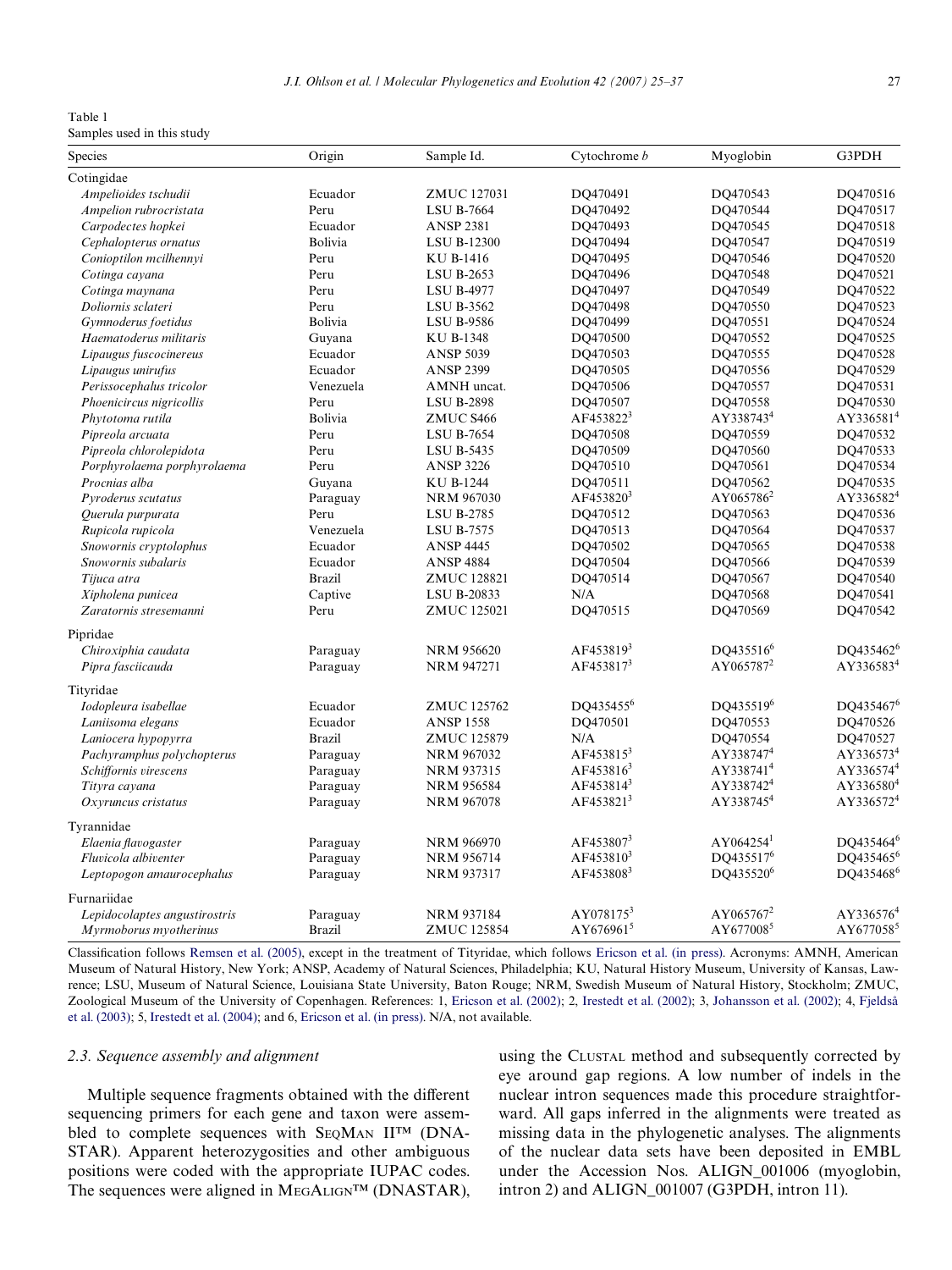<span id="page-3-0"></span>Table 2 Sequences and references for primers used in this study

| Primer name                                              | Used for | Primer sequence $(5'–3')$                 |         | Reference                 |  |  |  |  |
|----------------------------------------------------------|----------|-------------------------------------------|---------|---------------------------|--|--|--|--|
| Glyceraldehyde-3-phospho-dehydrogenase (G3PDH) intron 11 |          |                                           |         |                           |  |  |  |  |
| $G3P-13b$                                                | Amp      | TCC ACC TTT GAT GCG GGT GCT GGC AT        | Forward | Fjeldså et al. (2003)     |  |  |  |  |
| $G3P-14b$                                                | Amp, Seq | AAG TCC ACA ACA CGG TTG CTG TA            | Reverse | Fjeldså et al. (2003)     |  |  |  |  |
| G3PintL1                                                 | Amp, Seq | GAA CGA CCA TTT TGT CAA GCT GGT T         | Forward | Fjeldså et al. (2003)     |  |  |  |  |
| G3PintH1                                                 | Seq      | AAG CTG TAT TCA TTC CAG GTA AG            | Reverse | This study                |  |  |  |  |
| G3PintH2                                                 | Seq      | TCC ATA CTC GTT ATC ATA CCT G             | Reverse | This study                |  |  |  |  |
| Myoglobin intron 2                                       |          |                                           |         |                           |  |  |  |  |
| Myo2                                                     | Amp, Seq | GCC ACC AAG CAC AAG ATC CC                | Forward | Slade et al. (1993)       |  |  |  |  |
| Myo3                                                     | Amp      | CGG AAG AGC TCC AGG GCC TT                | Reverse | Slade et al. (1993)       |  |  |  |  |
| Myo3F                                                    | Amp, Seq | TTC AGC AAG GAC CTT GAT AAT GAC TT        | Reverse | Heslewood et al. (1998)   |  |  |  |  |
| MyoIntC                                                  | Seq      | AGC CCT GGA GGA TCC ATT GG                | Forward | Heslewood et al. (1998)   |  |  |  |  |
| MyoIntL1                                                 | Seq      | CTA TAT TAC ATA AGA CCT GTC A             | Forward | Irestedt et al. (2002)    |  |  |  |  |
| MyoIntNC                                                 | Seq      | CCA ATG GAT CCT CCA GGG CT                | Reverse | Heslewood et al. (1998)   |  |  |  |  |
| MyoIntH1                                                 | Seq      | TGA CAG GTC TTA TGT AAT ATA G             | Reverse | Irestedt et al. (2002)    |  |  |  |  |
| MyoIntH <sub>2</sub>                                     | Seq      | TCT AAA CTT GGA TAT TCA CAT               | Reverse | Irestedt et al. (2002)    |  |  |  |  |
| Cytochrome b                                             |          |                                           |         |                           |  |  |  |  |
| L14841                                                   | Amp, Seq | AAC TGC AGT CAT CTC CGG TTT ACA AGA C     | Forward | Kocher et al. (1989)      |  |  |  |  |
| H15915                                                   | Amp, Seq | CCA TCC AAC ATC TCA GCA TGA TGA AA        | Reverse | Edwards and Wilson (1990) |  |  |  |  |
| OscH1                                                    | Amp, Seq | AAT GGG TGT TCT ACT GGT TGG CT            | Reverse | This study                |  |  |  |  |
| Thr1                                                     | Amp, Seq | TCT TTG GCT TAC AAG ACC AA                | Reverse | Johansson et al. (2002)   |  |  |  |  |
| L <sub>401</sub>                                         | Seq      | CCA TGA GGC CAA ATA TCA TTC TGA GG        | Forward | This study                |  |  |  |  |
| L413                                                     | Seq      | AAT ATC CTT CTG AGG AGC TAC AGT CAT       | Forward | Ericson et al. (2005)     |  |  |  |  |
| P <sub>5</sub> L                                         | Seq      | CCT TCC TCC ACG AAA CAG GCT CAA ACA ACC C | Forward | Irestedt et al. (2002)    |  |  |  |  |
| P6L                                                      | Seq      | CCA GAA AAC TTC ACA CCC GCC AAC CC        | Forward | This study                |  |  |  |  |
| H598                                                     | Seq      | GTT GTT TGA GCC TGT TTC GTG TAG GAA       | Reverse | Ericson et al. (2005)     |  |  |  |  |
| H <sub>658</sub>                                         | Seq      | TCT TTG ATG GAG TAG TAG GGG TGG AAT GG    | Reverse | Irestedt et al. (2002)    |  |  |  |  |
| H859                                                     | Seq      | GGG CTA GGA CTC CTC CTA GTT TGT T         | Reverse | This study                |  |  |  |  |
| OscH2                                                    | Seq      | ATA GGA CTA GGA TGA TTG TGA AGT A         | Reverse | This study                |  |  |  |  |
| P10H                                                     | Seq      | GGC CAA TGT ATG GGA TTG CTG AG            | Reverse | This study                |  |  |  |  |

Amp, amplification; Seq, sequencing.

## *2.4. Controlling for quality of cytochrome b sequences*

When amplifying mitochondrial genes there is a considerable risk of obtaining nuclear copies ([Quinn, 1997; Soren](#page-11-16)[son and Quinn, 1998](#page-11-16)). As cytochrome *b* is a protein-coding gene, the occurrence of unexpected codon substitutions in conserved regions or stop codons anywhere in the sequence are strong indications that a nuclear copy has been amplified. Likewise, insertions or deletions anywhere in the sequence could also indicate this. Therefore we checked a conservative region corresponding to positions 15661– 15777 (codon 209–247, positions 627–741 in our alignment) in the *Gallus* sequence of all our sequences for any anomalies against a broad range of vertebrate cytochrome *b* sequences, following the method described in [Johansson](#page-11-6) [et al. \(2002\).](#page-11-6) We also checked the entire cytochrome *b* alignment for stop codons, insertions, and deletions.

# *2.5. Phylogenetic analyses*

Assessment of the homogeneity of the phylogenetic signal between the three genes was done with the ILD test [\(Farris et al., 1995,a](#page-11-17)) by running 1000 replicates of the partition homogeneity test in PAUP<sup>\*</sup> 4.0b.10 (Swofford, 2002). Phylogenetic trees were estimated using Bayesian Inference as implemented in the program MrBayes 3.0b4 [\(Huelsenbeck](#page-11-18) [et al., 2001; Ronquist and Huelsenbeck, 2003](#page-11-18)) using the Markov chain Monte Carlo and Metropolis coupling. Prior to the analyses, nucleotide substitution models were selected for each gene separately, using the program MrModeltest (Posada and Crandall, 1998; [Nylander, 2002](#page-11-19)) in conjunction with PAUP<sup>\*</sup> 4.0b10 (Swofford, 2002). These models [\(Table 3](#page-4-0)) were used both in the analyses of the individual genes and in the combined analyses. For each data set three independent runs with four incrementally heated chains were run for  $4^{\times}10^6$  generations and sampled every 100th generation. These were initiated from different randomly chosen starting trees, to decrease the risk of only reaching local optima in the tree space [\(Huelsenbeck et al.,](#page-11-20) [2002](#page-11-20)). The 'prset unlink' option was implemented to allow parameters to vary independently between the three data partitions in the combined analyses. The burn-in phase was determined by plotting likelihood scores against generation number and trees saved during that phase were discarded. The 50% majority rule consensus trees from the four runs were compared to ensure that the individual runs had converged on the same target distribution ([Huelsenbeck et al.,](#page-11-20) [2002](#page-11-20)). The saved trees from each run were pooled and the posterior probabilities for each analysis were based on 108,000 saved trees.

A parsimony analysis on the combined dataset was performed in PAUP<sup>\*</sup> 4.0b.10 (Swofford, 2002). The analysis was performed under the heuristic search option (with TBR-branch swapping), with all characters coded as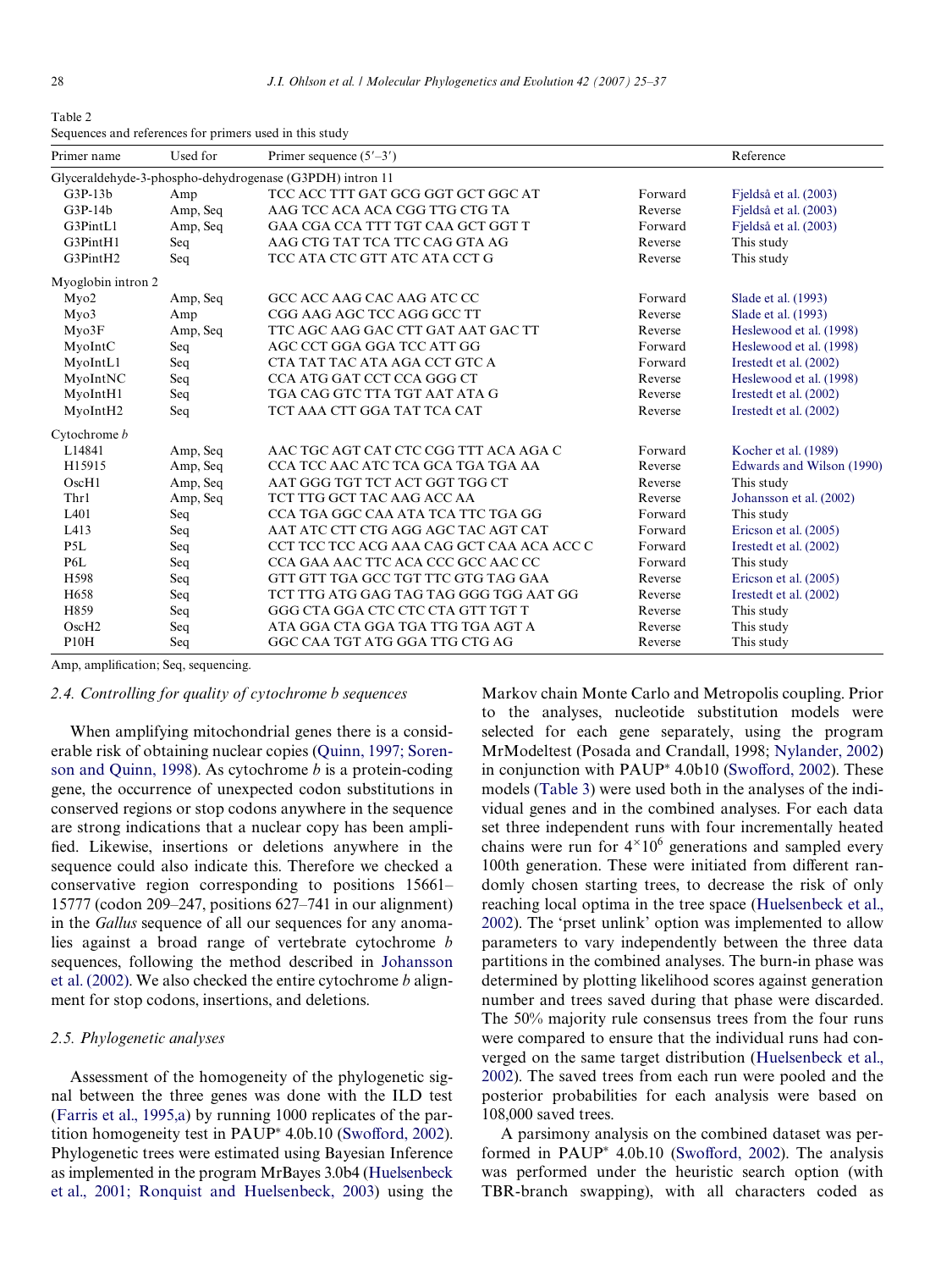<span id="page-4-0"></span>Table 3 Data characteristics and estimated substitution parameters for the three studied genetic markers and the combined data set

|                                               | G3PDH     | Myoglobin | Cytochrome b  | Combined |
|-----------------------------------------------|-----------|-----------|---------------|----------|
| Number of sites in alignment                  | 373       | 746       | 999           | 2118     |
| Selected substitution model                   | $GTR + G$ | $GTR + G$ | $GTR + G + I$ | N/A      |
| Number of trees                               | 108,000   | 108,000   | 108,000       | 108,000  |
| Base frequencies $(\% )$                      |           |           |               |          |
| A                                             | 21.0935   | 29.4739   | 33.1082       |          |
| $\mathcal{C}$                                 | 18.4727   | 20.6022   | 39.1256       |          |
| G                                             | 30.8091   | 21.5746   | 6.9793        |          |
| T                                             | 29.6247   | 28.3493   | 20.7869       |          |
| Substitution rates                            |           |           |               |          |
| $A-C$                                         | 1.4025    | 1.0478    | 0.9485        |          |
| $A-G$                                         | 5.6013    | 4.3331    | 21.1270       |          |
| $A-T$                                         | 0.8615    | 0.3343    | 3.6716        |          |
| $C-G$                                         | 2.0525    | 1.3059    | 0.9898        |          |
| $C-T$                                         | 6.4977    | 4.6562    | 40.0736       |          |
| $G-T$                                         |           |           |               |          |
| Proportion of invariable sites (I)            | N/A       | N/A       | 0.4804        |          |
| Gamma distribution shape parameter $(\alpha)$ | 1.4022    | 1.1944    | 0.7291        |          |
| $-\ln L$                                      | 2827.06   | 3800.64   | 13807.11      | 20898.98 |

N/A, not applicable.

unordered, and with 10 random additions of taxa to reduce the risk of finding local optima only. Nodal supports were estimated by bootstrapping the data (200 replicates with 10 random additions of taxa).

Comparison of alternative topologies was done with the non-parametric SH test ([Shimodaira and Hasagawa, 1999\)](#page-12-5) as implemented in PAUP<sup>\*</sup>4.0b.10 (Swofford, 2002). ML searches were performed to find the best tree under a specific constraint. The difference in likelihood value between the best tree from the constrained search and the best tree from an unconstrained search were compared using the RELL option with 1000 bootstrap replicates.

# *2.6. Evolution of polygyny*

Data on breeding systems were taken from standard sources (e.g. [Snow, 1982, 2004\)](#page-12-0). These were analysed using parsimony algorithm in MacClade 4.0 [\(Maddison and](#page-11-21) [Maddison, 2000](#page-11-21)) ([Fig. 3](#page-7-0)). The characters were optimised in the tree under the assumption that reversals are more common than convergences in this data set. The biological implications of the observed distributions are commented on below.

# **3. Results**

# *3.1. Sequence variation and characteristics*

The ILD tests did not recover any significant incongruence between gene partitions ( $p=0.99$ ), thus allowing them to be analysed as a combined data set. Nevertheless, we also analysed the individual genes to investigate topological differences between them.

Concatenation of the data sets for all three gene regions yielded a final alignment of 2118 bp. The alignment length, base frequencies, and substitution rates for each gene are given in [Table 3.](#page-4-0) Full sequences for all genes were obtained for all 41 taxa with the exception of *Xipholena punicea* and *Laniocera hypopyrrha*, for which no cytochrome *b* sequences could be obtained. These two taxa are thus only included in the analyses of the nuclear introns. For myoglobin, the fragment length ranged between 679 bp (*Lepidocolaptes angustirostris*) and 727 bp (*Rupicola rupicola* and *Phoenicircus nigricollis*). The uncorrected pairwise distances ranged between 0.3% (between *Pyroderus scutatus* and *Cephalopterus ornatus*) and 5.7% (between *Ampelioides tschudii* and *Cephalopterus ornatus*) within Cotingidae, up to 7.2% (between *Ampelioides tschudii* and *Fluvicola albiventer*) within Tyrannida and up to 10.4% (between *Conioptilon mcilhennyi* and *Lepidocolaptes angustirostris*) when the outgroup taxa were included. For G3PDH the fragment length ranged between 326 bp (*Tijuca atra*) and 347 bp (*Phoenicircus nigricollis*). The uncorrected pairwise distances ranged between 0.9% (between *Xipholena punicea* and *Carpodectes hopkei*) and 8.6% (between *Porphyrolaema porphyrolaema* and *Pipreola chlorolepidota*) within the Cotingidae, up to 13.8% (between *Zaratornis stresemanni* and *Laniocera hypopyrrha*) within Tyrannida and up to 19.2% (between *Laniocera hypopyrrha* and *Lepidocolaptes angustirostris*) when the outgroup taxa were included. We obtained 999 bp of the cytochrome *b* gene corresponding to positions 15037–16035 in the chicken mitochondrial genome sequence ([Desjardins and Morais, 1990\)](#page-11-22). The uncorrected pairwise distances ranged between 4.7% (between *Perissocephalus tricolor* and *Cephalopterus ornatus*) and 20.2% (between *Snowornis subalaris* and *Zaratornis stresemanni* and *S. subalaris* and *Pipreola chlorolepidota*) within Cotingidae, up to 21.0% (between *Porphyrolaema porphyrolaema* and *Oxyruncus cristatus*, and between *Snowornis subalaris* and *Schiffornis virescens*) within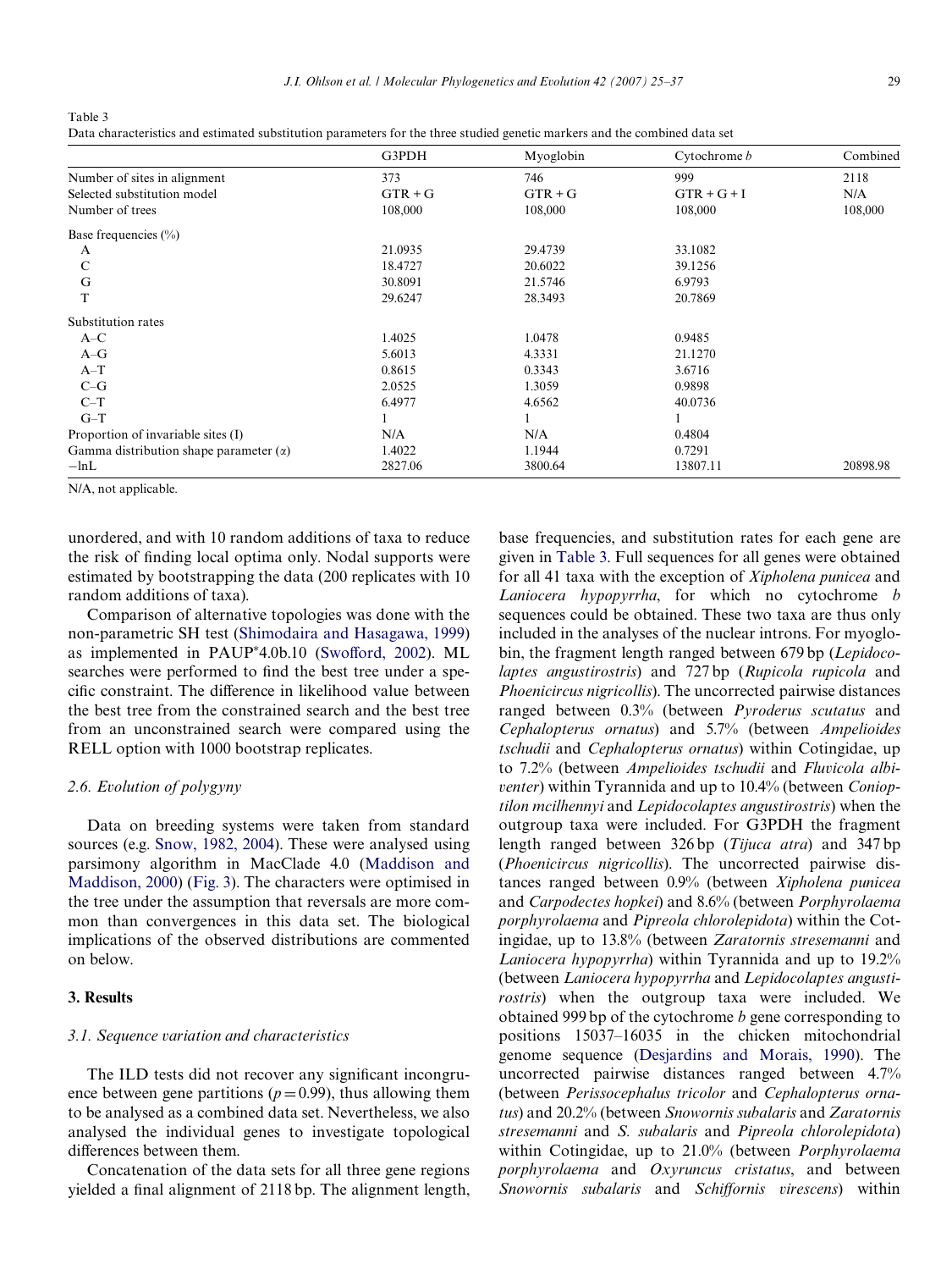Tyrannida and up to 21.1% (between *S. subalaris* and *Myrmoborus myotherinus*) when the outgroup taxa were included.

No stop or unexpected codons were found in any of the cytochrome *b* sequences. However, a one-codon deletion was found in the sequence of *Phoenicircus nigricollis*, at position 562–564 (codon 188, corresponding to positions 15598–15600 in the chicken mitochondrial genome sequence [\(Desjardins and Morais, 1990\)](#page-11-22). However, the sequence did not exhibit any other anomalies that might suggest a nuclear origin and the systematic position of *Phoenicircus* in the cytochrome *b* analyses was identical to those in the analyses of the nuclear introns. Codon deletion in the avian mtDNA has only been reported once: *Melospiza georgiana* and *M. lincolnii* lacking one codon in the Atp8 gene compared to their sister species *M. melodia* ([Car](#page-11-23)[son and Spicer, 2003\)](#page-11-23).

#### *3.2. Insertions and deletions*

Several indel events were observed in the two nuclear data sets. Most of these were autapomorphic, but 10 were phylogenetically informative ([Fig. 2\)](#page-6-0). Two indel events are synapomorphic for the entire Cotingidae clade: one deletion of 4 bp in the myoglobin sequence (at position 61–64 in the alignment) and one insertion in the G3PDH sequence of 2 bp at position 344–345 in the alignment (TG in all taxa except *Porphyrolaema porphyrolaema* which has CR). Three indel events in the myoglobin and five in the G3PDH are synapomorphic for smaller clades. In the myoglobin alignment, a deletion of 6 bp at position 515–520 is shared by *Pachyramphus polychopterus*, *Tityra cayana* and *Iodople-* *ura isabellae*; an insertion of 2 bp (GT) at position 696–697 is shared by *Phytotoma rutila*, *Ampelion rubrocristata* and *Doliornis sclateri* and an 11-bp insertion (CGAATGG-CATG) at the position 200–210 is shared by *Phoenicircus nigricollis* and *Rupicola rupicola*. In the G3PDH alignment the two *Cotinga* species share a 2-bp deletion at position 23–24, a 4-bp insertion at position 125–128 and a 3-bp deletion at position 131–133; the fruiteaters (*Pipreola* and *Ampelioides*) share a 2-bp deletion at position 138–139 and *Pachyramphus polychopterus* and *Tityra cayana* share a 4 bp deletion at position 207–210.

With only a single exception, all indels support clades that are supported by the Bayesian analysis of the combined data with 1.00 posterior probability [\(Fig. 2](#page-6-0)). The *Phytoma–Ampelion–Doliornis* clade, which is diagnosed by a 2 bp insertion, is supported as monophyletic in the Bayesian analysis of the combined data with a posterior probability of only 0.78 ([Fig. 2\)](#page-6-0).

## *3.3. Phylogenetic results*

In the Bayesian analyses, similar, well-resolved topologies were found in the separate cytochrome *b* [\(Fig. 1A](#page-5-0)) and myoglobin ([Fig. 1B](#page-5-0)) analyses, whereas the G3PDH analysis ([Fig. 1C](#page-5-0)) yielded a rather poorly resolved tree. The 50% consensus tree from the Bayesian analysis of the concatenated data set showed generally good resolution and high posterior probabilities [\(Fig. 2](#page-6-0)). However, the basal branching order in Tyrannida was not resolved, consisting of a polytomy of tyrannids, cotingids, piprids, tityrids ,and *Oxyruncus*. Each clade received 1.00 posterior probability. There was a strong support for a monophyletic Cotingidae



<span id="page-5-0"></span>Fig. 1. 50% Majority rule consensus trees obtained from the Bayesian analysis of the individual genes: (A) cytochrome *b*, (B) myoglobin intron-2, and (C) G3PDH intron-11. Numbers indicate posterior probability for each node.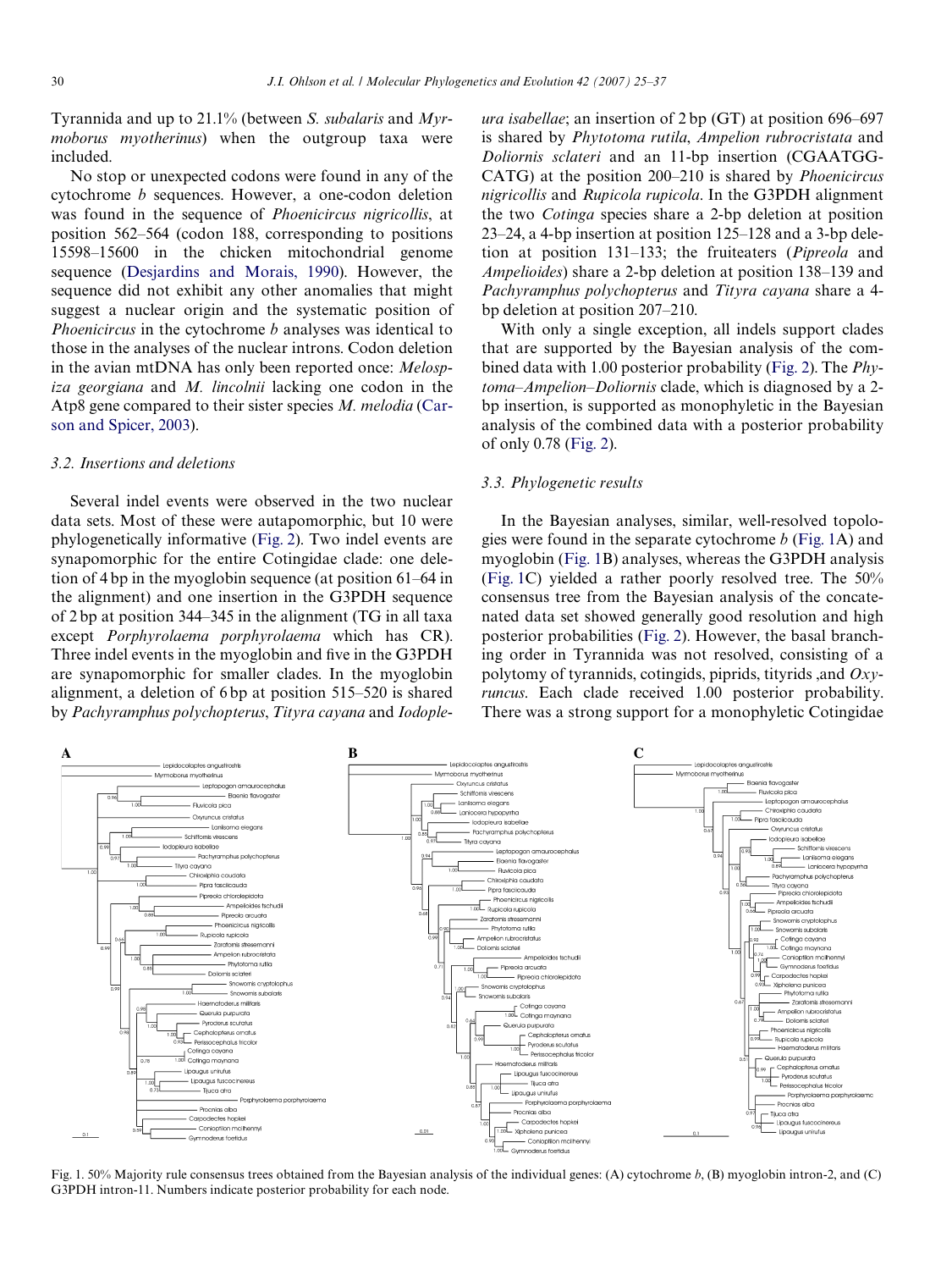clade *sensu* [Remsen et al. \(2005\),](#page-11-7) i.e. including *Phytotoma*, *Rupicola*, *Phoenicircus*, *Ampelioides*, *Pipreola*, *Lipaugus*, and *Snowornis* but excluding all the tityrid genera and *Oxyruncus*. *Oxyruncus* associated with the tityrids, but with low posterior probability (66%).

The basal branching order in the cotingid clade was not resolved, but formed a polytomy of four well-supported clades: (1) the fruiteaters *Pipreola* and *Ampelioides*; (2) the *Ampelion* group; (3) *Rupicola* and *Phoenicircus*; and (4) a large clade including the remainder of the Cotingidae *sensu* [Remsen et al. \(2005\),](#page-11-7) hereafter referred to as the 'core cotingas' (see [Fig. 2\)](#page-6-0). All four clades received 1.00 posterior probability values. The fruiteater clade was the sister group of the other cotingids in the combined analysis, but with

only 0.81 posterior probability. This topology was found in both the cytochrome-*b* and G3PDH trees, although it received strong support only in the cytochrome-*b* tree [\(Fig. 1](#page-5-0)A). In the myoglobin tree, the fruiteaters were placed together with the 'core cotingas' (Fig.  $1B$ ), with near-significant support (0.94).

In the fruiteater clade, the *Ampelioides tschudii* is sister to a monophyletic *Pipreola*, represented by *chlorolepidota* and *arcuata*, two highly differentiated species within the genus [\(Fig. 2\)](#page-6-0). In the *Ampelion* clade, there is an indication that *Zaratornis stresemanni* is basal to *Phytotoma rutila*, *Doliornis sclateri*, and *Ampelion rubrocristata* [\(Fig. 2\)](#page-6-0). The posterior probability for this topology is too low to be statistically significant  $(0.78)$ , but a shared inser-



<span id="page-6-0"></span>Fig. 2. 50% Majority rule consensus tree obtained from the Bayesian analysis of the combined data set. Numbers indicate posterior probability for each node. Numbered clades: (1) fruiteaters, (2) the *Ampelion* clade, (3) the *Rupicola* clade, and (4) the 'core cotingas'. Synapomorphic insertions and deletions are marked with black and grey bars, respectively.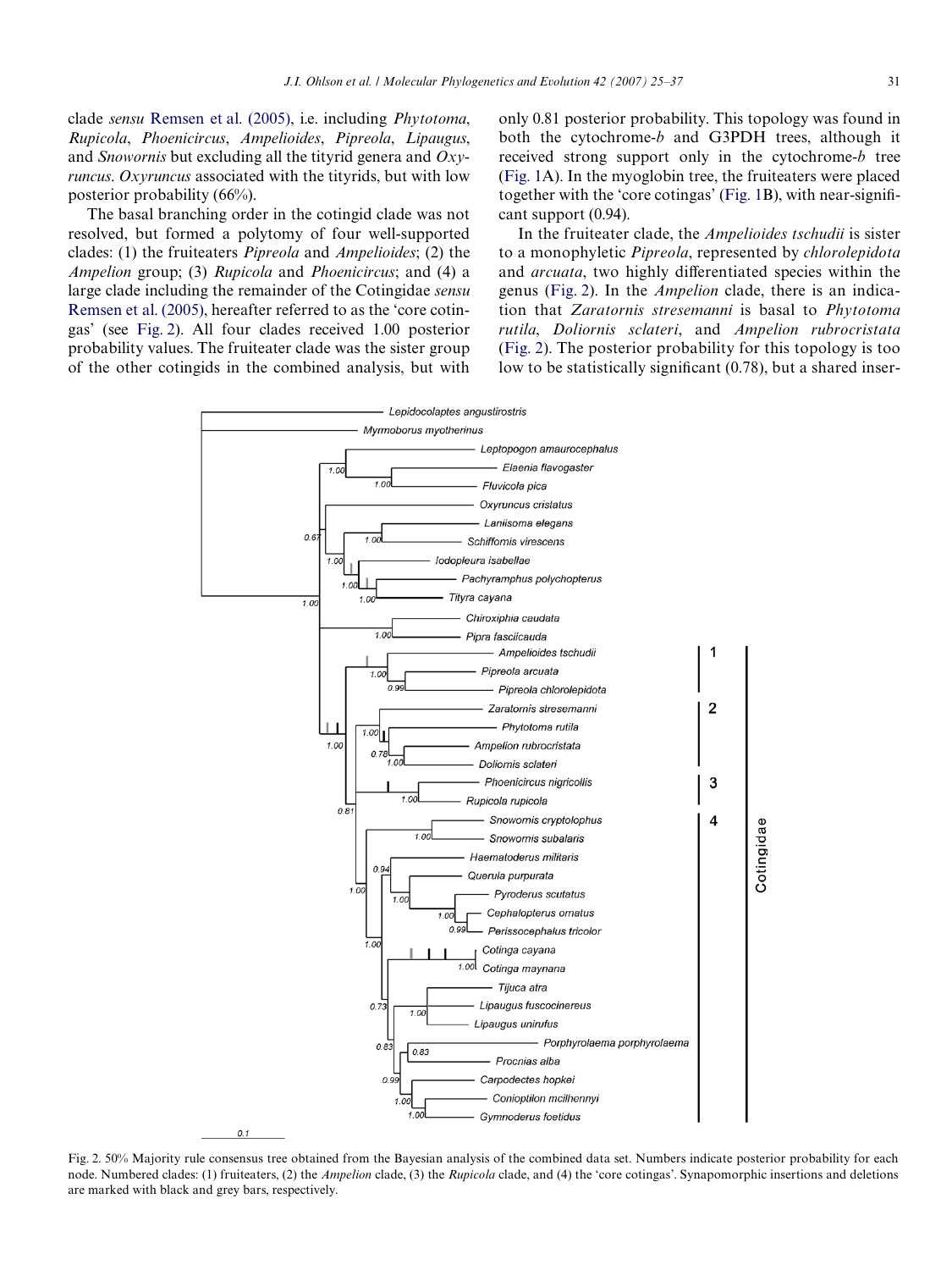

Fig. 3. Evolution of polygyny in Cotingidae. Grey lines, monogamy; black lines, polygyny; and dashed lines, equivocal state.

<span id="page-7-0"></span>tion of two base pairs in the myoglobin sequences of *Phytotoma*, *Ampelion*, and *Doliornis* suggest that these may be closer to each other than to *Zaratornis*. Within the 'core cotingas' the position of *Snowornis* as sister to the remaining genera was supported with a posterior probability of

1.00, but the next basal lineages were poorly resolved in all analyses (posterior probability <0.85) ([Fig. 2](#page-6-0)). A fruitcrow clade (*Querula*, *Pyroderus*, *Cephalopterus*, and *Perissocephalus*), a piha clade (*Lipaugus*, and *Tijuca*) and a clade consisting of *Porphyrolaema*, *Procnias*, *Carpodectes*,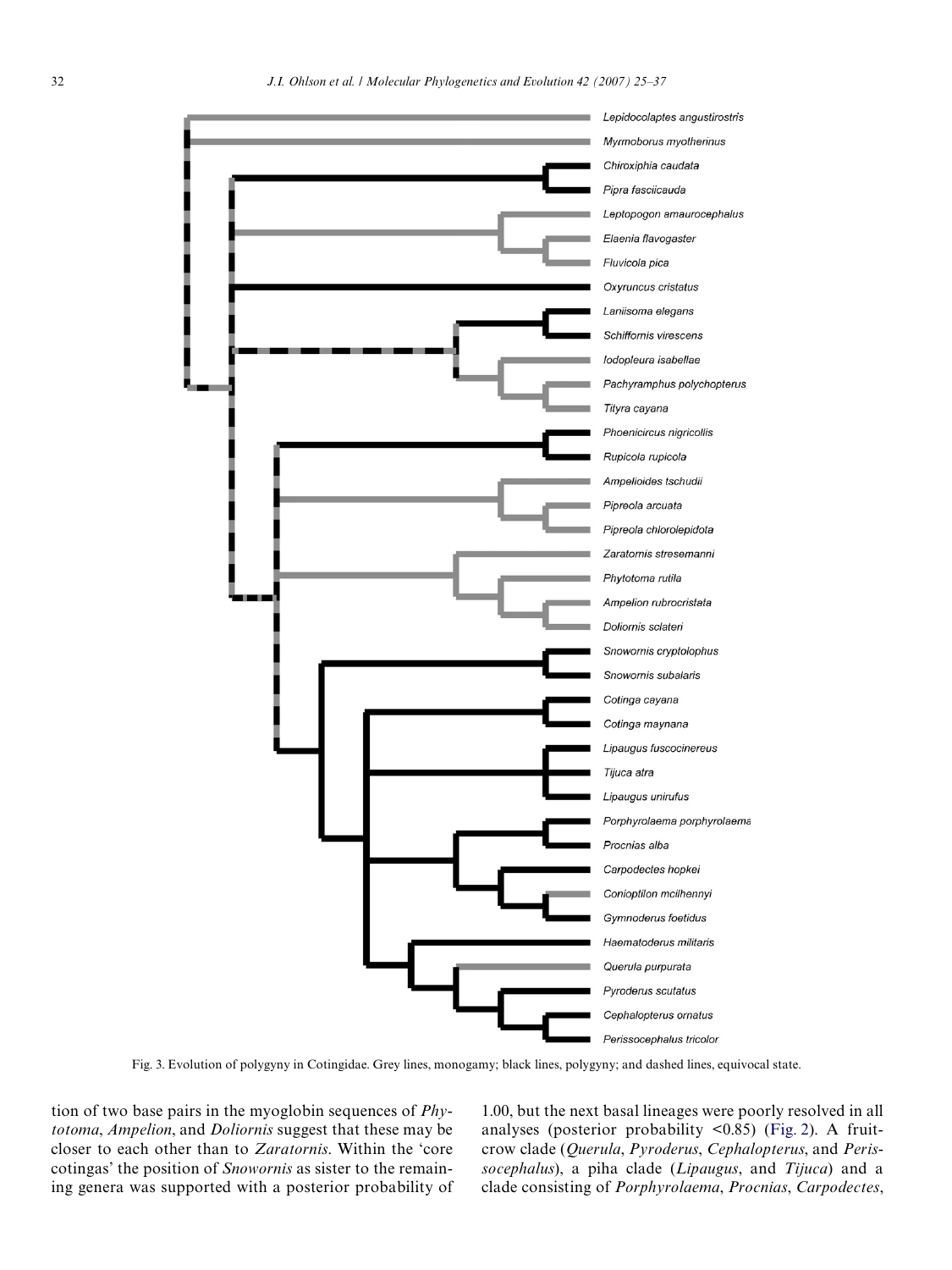*Conioptilon*, and *Gymnoderus* (here-after referred to as the 'canopy cotingas') each received strong support (posterior probability values 0.99–1.00). The monophyly of the genus *Cotinga* was supported by a sister group relationship between *C. cayana* and *C. maynana*; however, the position of *Cotinga* within the 'core cotinga' clade was unresolved.

Within the 'canopy cotinga' clade, a sister group relationship between *Conioptilon* and *Gymnoderus* was recovered with 1.00 posterior probability, as was a sister group relationship between *Xipholena* and *Carpodectes* in the nuclear analyses (we did not obtain any cytochrome *b* sequence for *Xipholena*). A sister group relationship between these two pairs of genera was also strongly supported. A placement of *Porphyrolaema* and *Procnias* basal to that clade also received high posterior probability (0.99).

The nuclear gene trees were inconclusive regarding the position of *Haematoderus* to other fruitcrows, but in the cytochrome *b* analysis it was placed basally in the fruitcrow clade with good support (0.98 posterior probability, [Fig. 1](#page-5-0)A). In the combined analysis, the support was slightly weaker (0.94). Otherwise the internal nodes in the fruitcrow clade were well supported.

In the combined analyses, there was an indication of the fruiteater clade being basal to the remainder of the cotingas ([Fig. 2\)](#page-6-0), but the posterior probability was low, however, in effect giving a polytomy of four clades. This is a consequence of the two conflicting placements of the fruiteater clade in the myoglobin and cytochrome *b* trees, respectively, which both received high posterior probability values. (compare [Fig. 1](#page-5-0)A and B). In the myoglobin tree, the fruiteater clade was placed together with the 'core cotingas', with a posterior probability value of 0.94 ([Fig. 1B](#page-5-0)). In the cytochrome *b* tree, the fruiteater clade was basal to all other cotingas with a posterior probability of 0.99  $(Fig. 1A)$  $(Fig. 1A)$  $(Fig. 1A)$ . This incongruence affects basal topology and support values in the cotingid clade in the combined analysis. One clade that is not congruent with results of the myoglobin or cytochrome *b* analysis were recovered with high posterior probability (0.97) in the G3PDH tree ([Fig. 1C](#page-5-0)): *Porphyrolaema* and *Procnias* were placed in a clade together with *Lipaugus* and *Tijuca*.

The parsimony analysis of the combined dataset resulted in one most parsimonious tree (not shown) (tree length  $= 4374$ , ci  $= 0.3320$ , ri  $= 0.3766$ ). It showed the same main clades in Tyrannida (Tyrannidae, Tityridae, Oxyruncidae, Pipridae, and Cotingidae) and within Cotingidae (fruiteaters, the *Ampelion* clade, *Rupicola-Phoenicircus*, and the 'core cotingas') as the combined Bayesian analysis, except that *Snowornis* did not group with the other 'core cotingas'. Bootstrap support for the 'core cotinga' and *Ampelion* clades were low (0.61) and basal relationships in both the 'core cotingas', Cotingidae, and Tyrannida were unresolved. Well-supported clades at all levels were congruent with those found in the Bayesian analysis.

## **4. Discussion**

# *4.1. Basal relationships in Tyrannida*

Consistent with previous studies on molecular sequence data [\(Johansson et al., 2002; Chesser, 2004; Ericson et al., in](#page-11-6) [press](#page-11-6)), our data support four main clades within Tyrannida, corresponding to Tyrannidae, Pipridae, Cotingidae, and Tityridae (including *Oxyruncus*). Our data do not support any confident conclusions about the sister group of Cotingidae. [Ericson et al. \(in press\)](#page-11-4) placed Pipridae as the sister group to Cotingidae, but with non-significant support.

Some previous studies ([Sibley et al., 1984; Sibley and Ahl](#page-12-6)[quist, 1985, 1990; Prum et al., 2000\)](#page-12-6) have suggested that *Oxyruncus* is embedded in Cotingidae, whereas previous molecular sequence studies [\(Johansson et al., 2002; Chesser, 2004\)](#page-11-6), have placed *Oxyruncus* in an unresolved position alongside the four main clades in a basal polytomy. In the combined tree [\(Fig. 1](#page-5-0)) it shows a weakly supported association with the tityrids. This relationship receives stronger support in a recent study by [Ericson et al. \(in press\)](#page-11-4) and has also been suggested from studies of allozyme data [\(Lanyon, 1985\)](#page-11-5). Interestingly, [Prum and](#page-11-3) [Lanyon \(1989\)](#page-11-3) documented several syringeal features that are shared between *Oxyruncus* and members of the tityrids, including horseshoe-shaped medial syringeal. A relationship of *Oxyruncus* with *Tityra* and *Pachyramphus*.

## *4.2. A monophyletic cotingid clade*

A well-supported cotingid clade is recovered in all three individual gene trees, with the same constituent taxa and largely the same topology in both of the well-resolved trees (myoglobin and cytochrome *b*). This clade is further supported by two synapomorphic indels in the nuclear introns [\(Fig. 2](#page-6-0)) and one syringeal character: the insertion of the musculus tracheolateralis between the A1 and B1 segments of the syrinx ([Prum, 1990](#page-11-1)). *Procnias* and *Lipaugus* have independently derived intrinsic syringeal muscles that insert on the A1/B1 membrane. The monophyletic Cotingidae also includes *Rupicola*, *Phoenicircus*, *Snowornis*, *Ampelioides*, and *Pipreola* which all lack an enlarged femoral artery. The derived presence of the enlarged femoral artery has been proposed as a synapomorphy of a clade including cotingas, manakins, and tityrids, and secondarily lost in the aforementioned genera ([Prum, 1990\)](#page-11-1).

# *4.3. Interrelationships in Cotingidae*

Many of the phylogenetic relationships among cotingid supported by this study have been suggested previously. There is good overall concordance with the results of [Prum](#page-11-2) [et al. \(2000\)](#page-11-2) in the taxonomic composition of the four main clades: (1) fruiteaters; (2) the *Ampelion* clade; (3) *Rupicola* and *Phoenicircus*; and (4) the 'core cotingas', a large clade consisting of the genera *Snowornis*, *Haematoderus*, *Querula*, *Pyroderus*, *Cephalopterus*, *Perissocephalus*, *Cotinga*, *Lipaugus*, *Procnias*, *Porphyrolaema*, *Xipholena*, *Carpodectes*,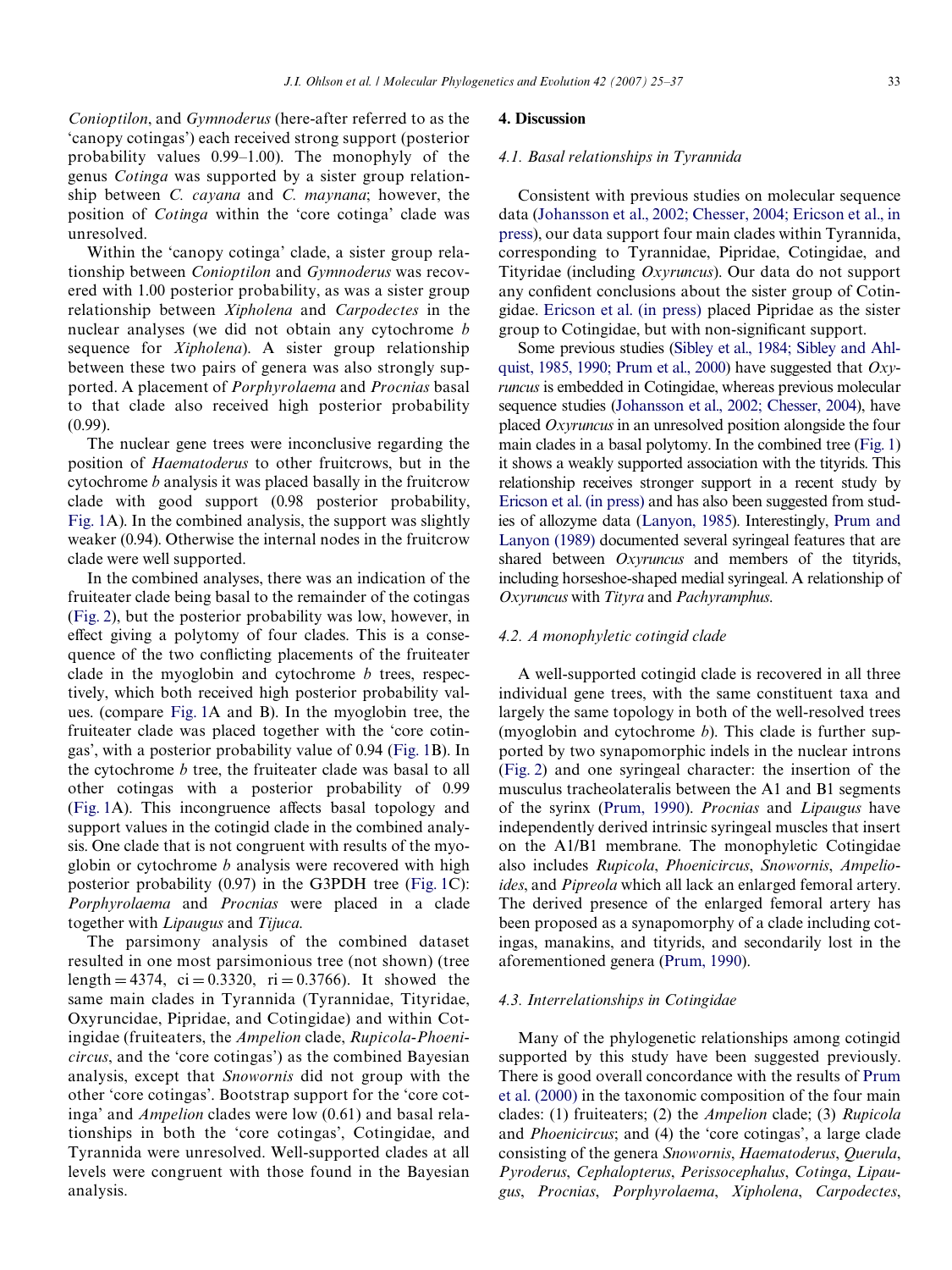*Gymnoderus*, and *Conioptilon*. In the phylogeny of [Prum](#page-11-2) [et al. \(2000\)](#page-11-2) the *Ampelion* group (their Phytotominae) occupied a basal position, fruiteaters (there including *Oxyruncus*) and *Rupicola*+*Phoenicircus* formed one clade (their Rupicolinae) that was the sister group to the 'core cotingas', whereas in our result the relationships between these four clades are unresolved. [Prum et al. \(2000\)](#page-11-2) presented a parsimony analysis of a short sequence of cytochrome *b*; the hypothesis had generally low bootstrap values and was sensitive to different weighting strategies.

The mainly Andean fruiteaters form a well-supported clade in all individual analyses, and they further share a 2 bp deletion in the G3PDH intron-11 sequence ([Fig. 2\)](#page-6-0). The close relationship of *Pipreola* and *Ampelioides* is expected from morphological data ([Prum, 1990](#page-11-1)) and in accordance with traditional classifications (e.g. [Snow, 1973](#page-12-1)). A sister group relationship between the fruiteaters and the *Rupicola*+*Phoenicircus* clade was recovered by [Prum et al.](#page-11-2) [\(2000\),](#page-11-2) when their data were equally weighted. However, when transversions were weighted three times more than transitions, basal branching in Cotingidae collapsed into a polytomy of four clades, consistent with our results.

A relationship between *Rupicola* and *Phoenicircus* has been suggested on morphological grounds [\(Sclater, 1888;](#page-12-7) [Hellmayr, 1929\)](#page-12-7) and this was supported by allozyme data [\(Lanyon, 1985](#page-11-5)), but was entirely unanticipated by [Snow](#page-12-1) [\(1973, 1982\).](#page-12-1) Instead [Snow \(1973\)](#page-12-1) suggested a relationship between *Phoenicircus* and the piprids based on outer toe fusion, or syndactyly, colouration, and the suspected possession of a communal courtship display. *Phoenicircus* performs an elaborate communal courtship display, resembling those of both *Rupicola* and several piprids (Trail and Donahue, 1991). In this study *Rupicola* and *Phoenicircus* are unambiguously recovered as sister taxa without any indications of a relationship with Pipridae. Their close relationship is further corroborated by a unique shared insertion of 11-bp in the myoglobin intron-2 sequence ([Fig. 2\)](#page-6-0).

This study corroborates the close relationship of *Phytotoma* to the high Andean cotingas in the genera *Zaratornis*, *Ampelion*, and *Doliornis* that has been suggested by several studies ([Küchler, 1936; Lanyon, 1985; Lanyon and Lanyon,](#page-11-24) [1989; Prum, 1990; Johansson et al., 2002; Chesser, 2004\)](#page-11-24). However, there is no compelling evidence that *Ampelion*, *Doliornis*, and *Zaratornis* form a clade to the exclusion of *Phytotoma*. Posterior probability values are too low to be conclusive, but an insertion of 2 bp in the myoglobin intron-2 sequence shared by *Phytotoma*, *Ampelion*, and *Doliornis* to the exclusion of *Zaratornis* ([Fig. 2\)](#page-6-0) may indicate that *Zaratornis* is the basalmost taxon in this clade. This was also indicated by allozyme data ([Lanyon and](#page-11-25) [Lanyon, 1989](#page-11-25)). Further, [Lowery and O'Neill \(1966\)](#page-11-26) state that the skull anatomy of *Zaratornis* differs markedly from that of *Ampelion*, but they do not give any details.

Except for the position of the Andean *Snowornis* as the sister group to a predominantly lowland humid forest inhabiting clade of fruitcrows, pihas, and 'canopy cotingas', there is little basal resolution in the phylogeny of the 'core cotinga' clade. This part of the tree is poorly resolved in all three individual gene trees, possibly reflecting a rapid diversification.

The separation of *Snowornis* from *Lipaugus* was first suggested by [Snow \(1982\)](#page-12-0) who suggested that the species *cryptolophus* and *subalaris* were only distantly related to other *Lipaugus*. This was confirmed by both morphology and DNA sequence data [\(Prum, 1990; Prum et al., 2000](#page-11-1)) and *cryptolophus* and *subalaris* have subsequently been separated as the genus *Snowornis* [\(Prum, 2001](#page-11-27)). The separation of *Snowornis* from *Lipaugus* is well supported here, but the relationships of the two genera to other cotingas differ between the current study and that of [Prum et al. \(2000\).](#page-11-2) [Prum et al. \(2000\)](#page-11-2) place *Snowornis* nested among genera that in our study are members of the well-supported 'canopy cotinga' clade while *Lipaugus* is placed as the sister to all 'core cotingas' except *Procnias* and *Cotinga*. The support for their topology is generally low (decay indexes of one in most cases). Our results also show low resolution between 'core cotinga' clades. It is clear, however that *Snowornis* is the sister to the remainder of the clade and that *Lipaugus* is placed among other genera with polygynous breeding systems, elaborate male courtship display and generally strong sexual dimorphism.

A close relationship between *Lipaugus* and *Tijuca* has been suggested earlier from external morphology, behaviour, and feather protein data [\(Snow, 1982,](#page-12-0) pp.108–109). This hypothesis is strongly supported here, but reciprocal monophyly of *Lipaugus* and *Tijuca* cannot be established without a better taxon sampling. The syrinx of *Tijuca* has not been described, so it cannot be established whether it exhibits the syringeal synapomorphies of *Lipaugus* ([Prum,](#page-11-27) [2001](#page-11-27)).

The traditional fruitcrows (*Gymnoderus*, *Haematoderus*, *Querula*, *Cephalopterus*, *Perissocephalus*, and *Pyroderus*) have been hypothesized to constitute a natural group because of their large size, wide gapes, and powerful bills (e.g. [Snow, 1973\)](#page-12-1). [Prum et al. \(2000\)](#page-11-2) recovered a monophyletic clade of fruitcrows, including *Haematoderus*, but excluding *Gymnoderus*. A similar fruitcrow clade of is recovered in all our analyses with strong support for monophyly of *Querula*, *Pyroderus*, *Cephalopterus*, and *Perissocephalus*, but the basal position of *Haematoderus* within the fruitcrows is unambiguously supported only in the cytochrome *b* analysis, and only weakly so in the combined analysis. Our study is congruent with [Prum et al. \(2000\)](#page-11-2) in the hypothesized interrelationships among the fruitcrows and, the placement of *Gymnoderus* outside the fruitcrow clade.

The canopy living genera *Cotinga*, *Xipholena*, *Carpodectes*, and *Porphyrolaema* have commonly been assumed to form a closely related group, based on similar behaviour and similar type of sexual dimorphism (conspicuously coloured males and dull females). They were not recovered as a monophyletic clade in [Prum et al. \(2000\)](#page-11-2) or in this study. *Xipholena*, *Carpodectes*, and *Porphyrolaema* form a well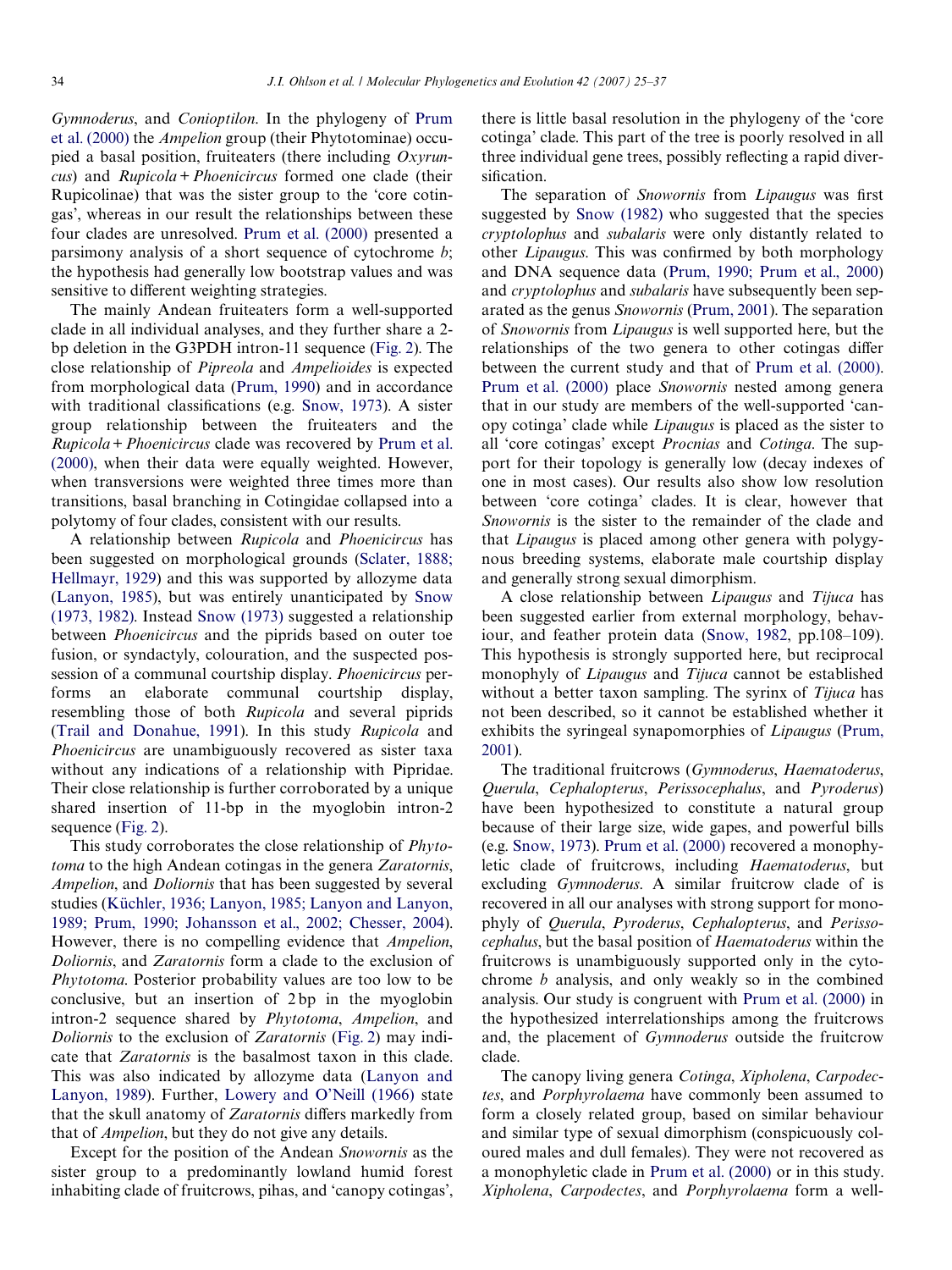supported clade together with *Conioptilon*, *Gymnoderus*, and *Procnias*, whereas the position of *Cotinga* is unresolved within the 'core cotingas'. The SH test did however not reject a topology where *Cotinga* is part of the 'canopy cotinga' clade ( $\delta L = 1.97, p = 0.27$ ).

A close relationship between *Carpodectes* and *Xipholena* has been suggested in earlier studies (e.g. [Snow, 1973; Prum](#page-12-1) [et al., 2000\)](#page-12-1) and is confirmed by both the myoglobin and G3PDH data sets of this study. [Prum et al. \(2000\)](#page-11-2) found that *Xipholena* and *Carpodectes* are sister taxa and further that *Gymnoderus* is the sister taxon to them. This clade is recovered in our analyses, and also includes *Conioptilon* as the sister taxon to *Gymnoderus*. The placement of *Conioptilon* is not unexpected, although it differs substantially from that in [Prum et al. \(2000\)](#page-11-2). *Conioptilon* exhibits similarities to *Gymnoderus*, *Carpodectes*, and *Xipholena* in both cranial morphology and by the possession of extensive patches of powder down ([Lowery and O'Neill, 1966\)](#page-11-26). Thus the four cotingid genera with powder down form a well-supported monophyletic group. Within Tyrannida, powder down also occurs to some extent in the tityrids *Tityra* and *Iodopleura* ([Lowery and O'Neill, 1966](#page-11-26)).

The affinities of *Procnias* to other cotingas have been enigmatic, mainly due to its highly derived syrinx ([Ames,](#page-11-28) [1971; Snow, 1973; Prum, 1990\)](#page-11-28). In the combined analysis, *Procnias* is placed among in the 'canopy cotinga' clade.In general appearance and type of sexual dimorphism *Procnias* is quite similar to the 'canopy cotingas'. The display behaviour of *Procnias* males is also quite similar to that of *Carpodectes* and *Xipholena*, although with a much stronger vocal component. It is probable that the development of a large and highly muscularized syrinx is connected to these extraordinary vocal capacities.

#### *4.4. Implications for morphological character evolution*

[Prum \(1990\)](#page-11-1) analysed the morphological characters used to in the traditional classification of families in the Tyrannida, and concluded from a cladistic analysis that seven of them are phylogenetically informative (see also [Prum et al.,](#page-11-2) [2000\)](#page-11-2). Because of homoplasy in the evolution of two of these characters—medial (or internal) syringeal cartilages and the enlarged femoral artery—the phylogeny was not resolved, however. Piprids, tityrids, and cotingids were associated in all phylogenetic reconstructions because of their shared derived femoral artery. The molecular data presented here indicate that the cotingid genera lacking the derived femoral artery—*Pipreola*, *Ampelioides*, *Rupicola*, *Phoenicircus*, and *Snowornis*—have secondarily lost this state. Based on the combined molecular phylogenetic hypothesis [\(Fig. 2](#page-6-0)), the most parsimonious optimisation of this character would require multiple losses and derivations of the enlarged femoral artery in the cotingas— e.g. independent losses in the fruiteaters, *Rupicola*–*Phoenicircus*, and *Snowornis*; or a loss in the ancestor of cotingas with subsequent gains in the *Ampelion* clade (clade 3) and the core cotingas excluding *Snowornis*. Further, the medial

syringeal cartilages of *Lipaugus* are independently derived and the presence of medial syringeal cartilages in *Tityra* is congruent with the other members of the newly constituted tityrids.

# *4.5. The evolution of polygyny, lekking, and plumage sexual dimorphism*

Breeding ecology is poorly known for several genera of Cotingidae, but in the majority of species no pairs bonds are formed and males perform various forms of ritualised courtship display, either solitary or in communal lekking arenas (e.g. [Snow, 1982, 2004\)](#page-12-0). The present phylogenetic hypothesis provides some insights into the evolution of cotinga breeding systems and sexual dimorphism.

The preferred hypothesis for the ancestral breeding system in cotingas depends upon the sister group of the family and the resolution of the basal relationships within the cotingas [\(Fig. 3](#page-7-0)). If the manakins are the sister group to the cotingas, which receives weak support in the analysis of [Ericson et al. \(in press\)](#page-11-4), polygyny is more likely to be ancestral to the cotinga family. However, the fruiteater clade, which may be basal within the family, consists entirely of monogamous species. The *Ampelion* clade also consists entirely of monogamous species, whereas the *Rupicola* clade and the 'core Cotingas' consist of largely polygynous species. In the combined phylogenetic hypothesis, the *Ampelion* clade has unresolved relationships to the polygynous *Rupicola* clade and to the 'core Cotingas', but it is phylogenetically bracketed by largely polygynous clades in each of the separate data sets.

Regardless of whether monogamy is ancestral within cotingas, reversals from polygyny to social monogamy have evolved in *Conioptilon* (Tobias, 2003), and to monogamy with helpers at the nest in *Querula* ([Snow, 1982, 2004](#page-12-0)). Given the tree topologies supported by the various genes, monogamy is also likely to have evolved secondarily from polygyny in the *Ampelion* clade. Whether monogamy in the fruiteater clade is ancestral or derived remains ambiguous.

The polygynous breeding system has evolved further into complex communal leks in the *Rupicola* clade and in the *Pyroderus*–*Cephalopterus*–*Perissocephalus* clade [\(Snow,](#page-12-0) [1982, 2004](#page-12-0)) [\(Fig. 3](#page-7-0)). Thus, the behavioural similarities previously identified among the species within each of these clades are homologous [\(Snow, 1982, 2004; Trail and Dona](#page-12-0)[hue, 1991](#page-12-0)).

Using either the manakins or the tityrids as the sister group to the cotingas, it appears that sexual dimorphism in plumage colouration is likely to be the primitive state in Cotingidae. Not surprisingly, sexual dimorphism is secondarily reduced or lost in the species of the monogamous *Ampelion* clade and in the monogamous *Conioptilon*. More interestingly, there is a derived loss in sexual plumage dimorphism in the lekking pihas (*Lipaugus*), and a derived reduction culminating in a loss of sexual plumage dimorphism in the lekking fruitcrows (*Pyroderus*, *Cephalopterus*, and *Perissocephalus*) ([Fig. 3\)](#page-7-0). Although the fruitcrows are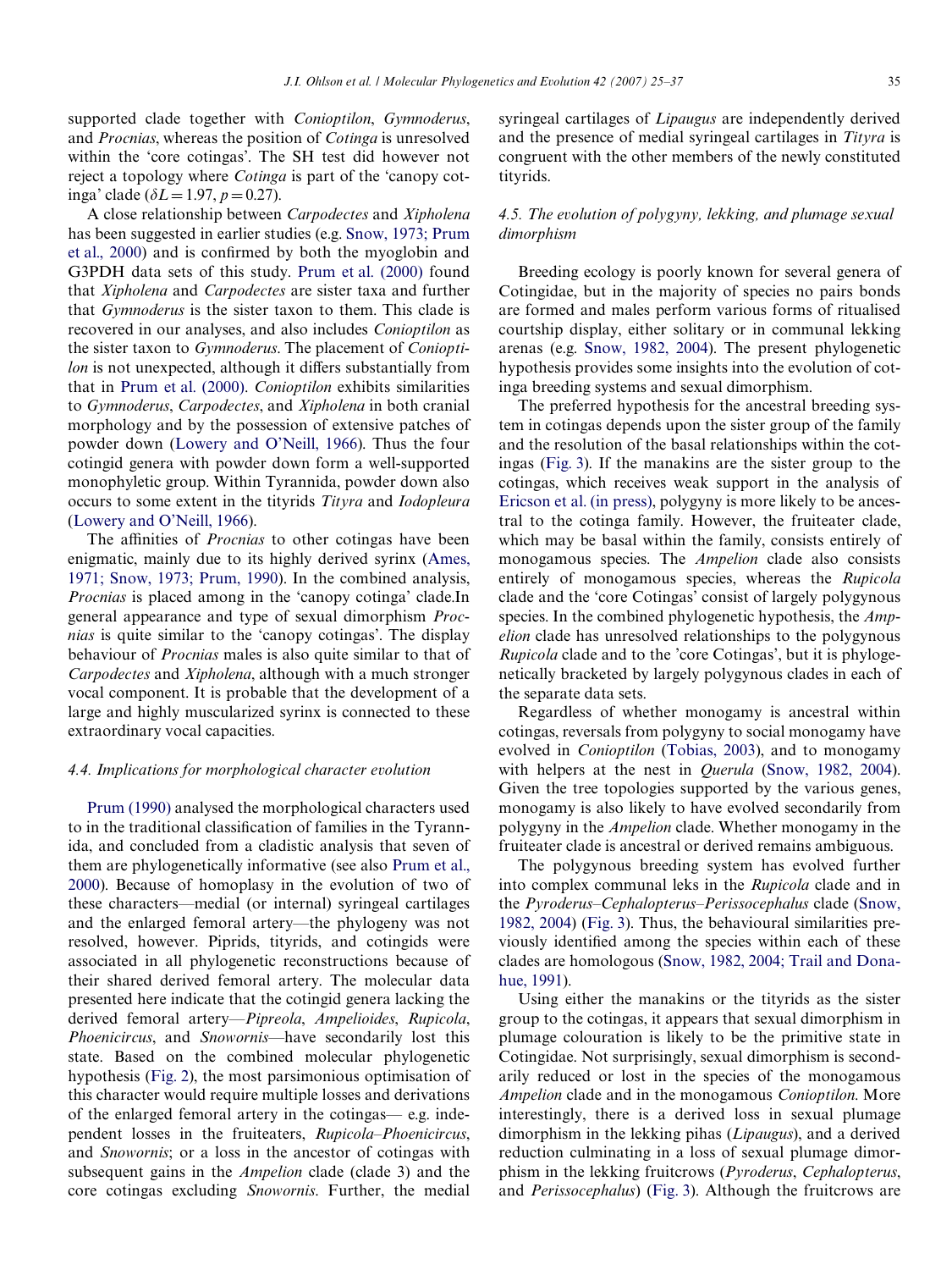highly sexually dimorphic in size, the loss of sexual dichromatism with increasing sexual selection indicates that female preferences have transferred to other aspects of male phenotype. In both instances, elaborate vocal advertisements—explosive whistles in *Lipaugus* and booming calls in fruitcrows—appear to have evolved coincidentally with the reduction of plumage ornamentation. While further analyses are required to verify these patterns in more detail, current data indicate that female preferences in these lineages have evolved to switch from plesiomorphic plumage traits to novel vocal and behavioural traits, resulting in a decrease in plumage dichromatism.

# **Acknowledgments**

Tissue samples for this study were provided by the following institutions: Museum of Natural Science, Louisiana State University, Baton Rouge; Natural History Museum, University of Kansas, Lawrence; Academy of Natural Sciences, Philadelphia; American Museum of Natural History, New York; Zoological Museum of the University of Copenhagen, Swedish Museum of Natural History. Funding for this project was provided by the Swedish Research Council (Grant No. 621-2004-2913 to P.E.), Olle och Signhild Engkvists Stiftelse and Alice and Lars Siléns fond för yngre forskare i zoologi. Jon Fjeldså and two anonymous reviewers contributed with valuable comments on earlier drafts of the manuscript. Mari Källersjö, Pia Eldenäs, and staff at the Molecular Systematics Laboratory are thanked for logistic support and advice during the laboratory work.

# **References**

- <span id="page-11-28"></span>Ames, P.L., 1971. The morphology of the syrinx in Passerine birds. Peabody Museum of Natural History, Yale University Bulletin 37, 1–194.
- Barker, F.K., Cibois, A., Schikler, P., Feinstein, J., Cracraft, J., 2004. Phylogeny and diversification of the largest avian radiation. Proc. Natl. Acad. Sci. USA 101, 11040–11045.
- <span id="page-11-23"></span>Carson, R.C., Spicer, G.S., 2003. A phylogenetic analysis of the emberizid sparrows based on three mitochondrial genes. Mol. Phylogenet. Evol. 29, 43–57.
- Chesser, R.T., 2004. Molecular systematics of New World suboscine birds. Mol. Phylogenet. Evol. 32, 11–24.
- <span id="page-11-22"></span>Desjardins, P., Morais, R., 1990. Sequence and gene organization of the chicken mitochondrial genome: a novel gene order in higher vertebrates. J. Mol. Biol. 212, 599–634.
- Edwards, S.V., Wilson, A.C., 1990. Phylogenetically informative length polymorphism and sequence variability in mitochondrial DNA of Australian songbirds (*Pomatostomus*). Genetics 126, 695–711.
- <span id="page-11-14"></span>Ericson, P.G.P., Christidis, L., Irestedt, M., Norman, J.A., 2002. Systematic affinities of the lyrebirds (Passeriformes: *Menura*), with a novel classification of the major groups of passerine birds. Mol. Phylogenet. Evol. 25, 53–62.
- <span id="page-11-8"></span>Ericson, P.G.P., Irestedt, M., Johansson, U.S., 2003. Evolution, biogeography, and patterns of diversification in passerine birds. J. Avian Biol. 34, 3–15.
- <span id="page-11-0"></span>Ericson, P.G.P., Jansén, A.-L., Johansson, U.S., Ekman, J., 2005. Inter-generic relationships of the crows, jays, magpies and allied groups (Aves: Corvidae) based on nucleotide sequence data. J. Avian Biol. 36, 222–234.
- <span id="page-11-15"></span>Ericson, P.G.P., Zuccon, D., Ohlson, J.I., Johansson, U.S., Alvarenga, H., Prum, R.O., in press. Higher level phylogeny and morphological evolu-

tion of tyrant flycatchers, cotingas, manakins and their allies (Aves: Tyrannida). Mol. Phylogenet. Evol.

- <span id="page-11-4"></span>Farris, J.S., Källersjö, M., Kluge, A.G., Bult, C., 1995. Constructing a significance test for incongruence. Systematic Biology 44, 570–572.
- <span id="page-11-17"></span>Farris, J.S., Källersjö, M., Kluge, A.G., Bult, C., 1995a. Testing significance of incongruence. Cladistics 10, 315–319.
- Fjeldså, J., Zuccon, D., Irestedt, M., Johansson, U.S., Ericson, P.G.P., 2003. *Sapayoa aenigma*: a New World representative of 'Old World Suboscines'. Proc. Royal Soc. London B. Suppl. 270, 238–241.
- <span id="page-11-10"></span>Hellmayr, C.E., 1929. Catalogue of Birds of the Americas. Part 6. Oxyruncidae–Pipridae–Cotingidae–Rupicolidae–Phytotomidae. Publications of the Field Museum of Natural History No. 266.
- Heslewood, M.M., Elphinstone, M.S., Tidemann, S.C., Baverstock, P.R., 1998. Myoglobin intron variation in the Gouldian Finch *Erythrura gouldiae* assessed by temperature gradient gel electrophoresis. Electrophoresis 19, 142–151.
- <span id="page-11-12"></span>Huelsenbeck, J.P., Larget, B., Miller, R.E., Ronquist, F. 2002. Syst. Biol. 51, 673–688.
- <span id="page-11-20"></span>Huelsenbeck, J.P., Ronquist, F., Hall, B., 2001. MrBayes: Bayesian inference of phylogeny. Bioinformatics 17, 754–755.
- <span id="page-11-18"></span>Irestedt, M., Fjeldså, J., Johansson, U.S., Ericson, P.G.P., 2002. Systematic relationships and biogeography of the tracheophone suboscines (Aves: Passeriformes). Mol. Phylogenet. Evol. 23, 499–512.
- Irestedt, M., Fjeldså, J., Nylander, J.A.A., Ericson, P.G.P., 2004. Phylogenetic relationships of typical antbirds (Thamnophilidae) and test of incongruence based on Bayes factors. BMC Evol. Biol. 4, 23. [doi:10.1186/1471.2148.4.23.](http://dx.doi.org/)
- <span id="page-11-9"></span>Johansson, U.S., Irestedt, M., Parsons, T.J., Ericson, P.G.P., 2002. Basal phylogeny of the Tyrannoidea based on comparisons of cytochrome *b* and exons of nuclear c-myc and RAG-1 genes. The Auk 119, 984–995.
- <span id="page-11-11"></span>Kocher, T.D., Thomas, W.K., Meyer, A., Edwards, S.V., Pääbo, S., Villablanca, F.X., Wilson, A.C., 1989. Dynamics of mitochondrial DNA evolution in animals: amplification and sequencing with conserved primers. Proc. Natl. Acad. Sci. USA 86, 6196–6200.
- <span id="page-11-6"></span>Küchler, W., 1936. Anatomische untersuchungen an *Phytotoma rara* Molina. J. für Ornithol. 84, 350–362.
- <span id="page-11-13"></span>Lanyon, S.M., 1985. Molecular perspectives on higher-level relationships in the Tyrannoidea (Aves). Syst. Zool. 34, 404–418.
- <span id="page-11-24"></span>Lanyon, S.M., Lanyon, W.E., 1989. The systematic position of the plantcutters, *Phytotoma*. Auk 106, 422–432.
- <span id="page-11-5"></span>Lowery, G.H., O'Neill, J.P., 1966. A new genus and species of cotinga from eastern Peru. Auk 83, 1–9.
- <span id="page-11-25"></span>Maddison, W.P., Maddison, D.R. 2000. MacClade: analysis of phylogeny and character evolution, version 4.0. Sinauer, Sunderland, MA.
- <span id="page-11-26"></span>Nylander, J.A.A., 2002. MrModeltest 2.0. Program distributed by the author. Department of Systematic Biology, Uppsala University, Uppsala.
- <span id="page-11-21"></span>Quinn, T.W., 1997. Molecular evolution of the mitochondrial genome. In: Mindell, D.P. (Ed.), Avian molecular evolution and systematics. Academic Press, New York, pp. 3–28.
- <span id="page-11-19"></span>Prum, R.O., 1990. A test of the monophyly of the manakins (Pipridae) and of the cotingas (Cotingidae) based on morphology. Occasional papers of the Museum of Zoology, the University of Michigan 723, 1–44.
- <span id="page-11-16"></span>Prum, R.O., 2001. A new genus for the Andean Green Pihas (Cotingidae). Ibis 143, 307–309.
- <span id="page-11-1"></span>Prum, R.O., Rice, N.H., Mobley, J.A., Dimmick, W.W., 2000. A preliminary phylogenetic hypothesis for the Cotingas (Cotingidae) based on mitochondrial DNA. Auk 117 (1), 236–241.
- <span id="page-11-27"></span>Prum, R.O., Lanyon, W.E., 1989. Monophyly and phylogeny of the Schiffornis group (Tyrannoidea). Condor 91, 444-461.
- <span id="page-11-2"></span>Remsen, J.V. Jr., Jaramillo, A., Nores, M., Pacheco, J.F., Robbins, M.B., Schulenberg, T.S., Stiles, F.G., da Silva, J.M.C., Stotz, D.F., Zimmer, K.J., 2005. Version 2005-11-15. A classification of the bird species of South America. American Ornithologists' Union. <[http://](http://www.museum.lsu.edu/~Remsen/SACCBaseline.html) [www.museum.lsu.edu/~Remsen/SACCBaseline.html](http://www.museum.lsu.edu/~Remsen/SACCBaseline.html)>.
- <span id="page-11-3"></span>Ronquist, F., Huelsenbeck, J.P., 2003. MRBAYES 3: Bayesian phylogenetic inference under mixed models. Bioinformatics 19, 1572–1574.
- <span id="page-11-7"></span>Sclater, P.L., 1888. Catalogue of the birds in the British Museum (Natural History), vol. 14. British Museum, London.